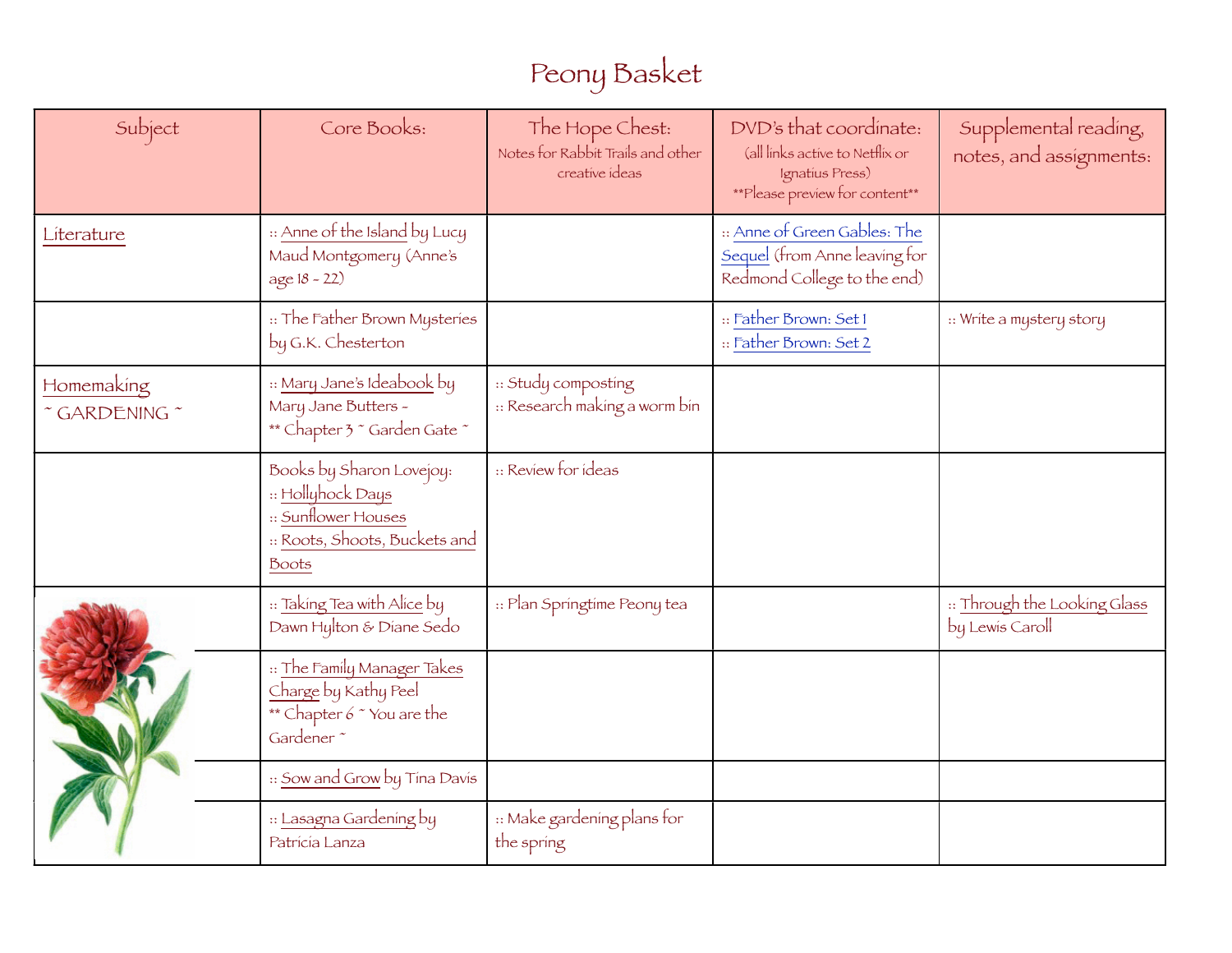## Peony Basket

| Subject                  | Core Books:                                                                      | The Hope Chest:<br>Notes for Rabbit Trails and other<br>creative ideas                                                                                                   | DVD's that coordinate:<br>(all links active to Netflix or<br>Ignatius Press)<br>**Please preview for content** | Supplemental reading,<br>notes, and assignments:                                                                                                                                                                        |
|--------------------------|----------------------------------------------------------------------------------|--------------------------------------------------------------------------------------------------------------------------------------------------------------------------|----------------------------------------------------------------------------------------------------------------|-------------------------------------------------------------------------------------------------------------------------------------------------------------------------------------------------------------------------|
| History                  | :: Immigrant Kids by Russell<br>Freedman                                         |                                                                                                                                                                          |                                                                                                                | :: Street Games Immigrant<br>Kíds made popular                                                                                                                                                                          |
|                          | :: Ellis Island: Gateway to<br>America (Cobblestone<br>Magazine 2006)            |                                                                                                                                                                          |                                                                                                                | :: Victorian Houses coloring<br>book by Dover                                                                                                                                                                           |
| Natural History - Botany | :: Winter Tree Finder by May<br>Theilgaard Watts and Tom<br>Watts                | : Be able to identify the parts<br>of a twig $(p, 1)$<br>:: Sketch twig for nature<br>journal                                                                            |                                                                                                                | :: Begin on p. 6 --> take this<br>booklet on at least 4 nature<br>walks - choose and identify<br>one new tree each walk.                                                                                                |
|                          | :: Winter Weed Finder by<br>Dorcas Miller                                        | :: Define (p. 4) and illustrate<br>in nature journal:<br>** alternate branching<br>** opposite branching<br>** whorled branching<br>** simple umbel<br>** compound umbel |                                                                                                                | :: Illustrate the different<br>structures or parts of a winter<br>plant you find (see p. 1)<br>: Begin on p. 5 --> take this<br>booklet on at least 4 nature<br>walks - choose and identify<br>one new plant each walk. |
|                          | :: Botany Coloring Book<br>** complete plates #s 37, 38,<br>$54 - 70$            |                                                                                                                                                                          |                                                                                                                |                                                                                                                                                                                                                         |
|                          | :: Parables from Nature by<br>Mrs. Alfred Gatty                                  |                                                                                                                                                                          |                                                                                                                | :: Wild Days: Creating<br>Discovery Journals by Karen<br>Skidmore Rackliffe                                                                                                                                             |
|                          | :: Amateur Naturalist by<br>Gerald and Lee Durrell<br>** see chapter listing --> | :: Fields and Fencerows<br>:: Scrub, Shrub and Chaparral<br>:: Grasslands                                                                                                |                                                                                                                |                                                                                                                                                                                                                         |